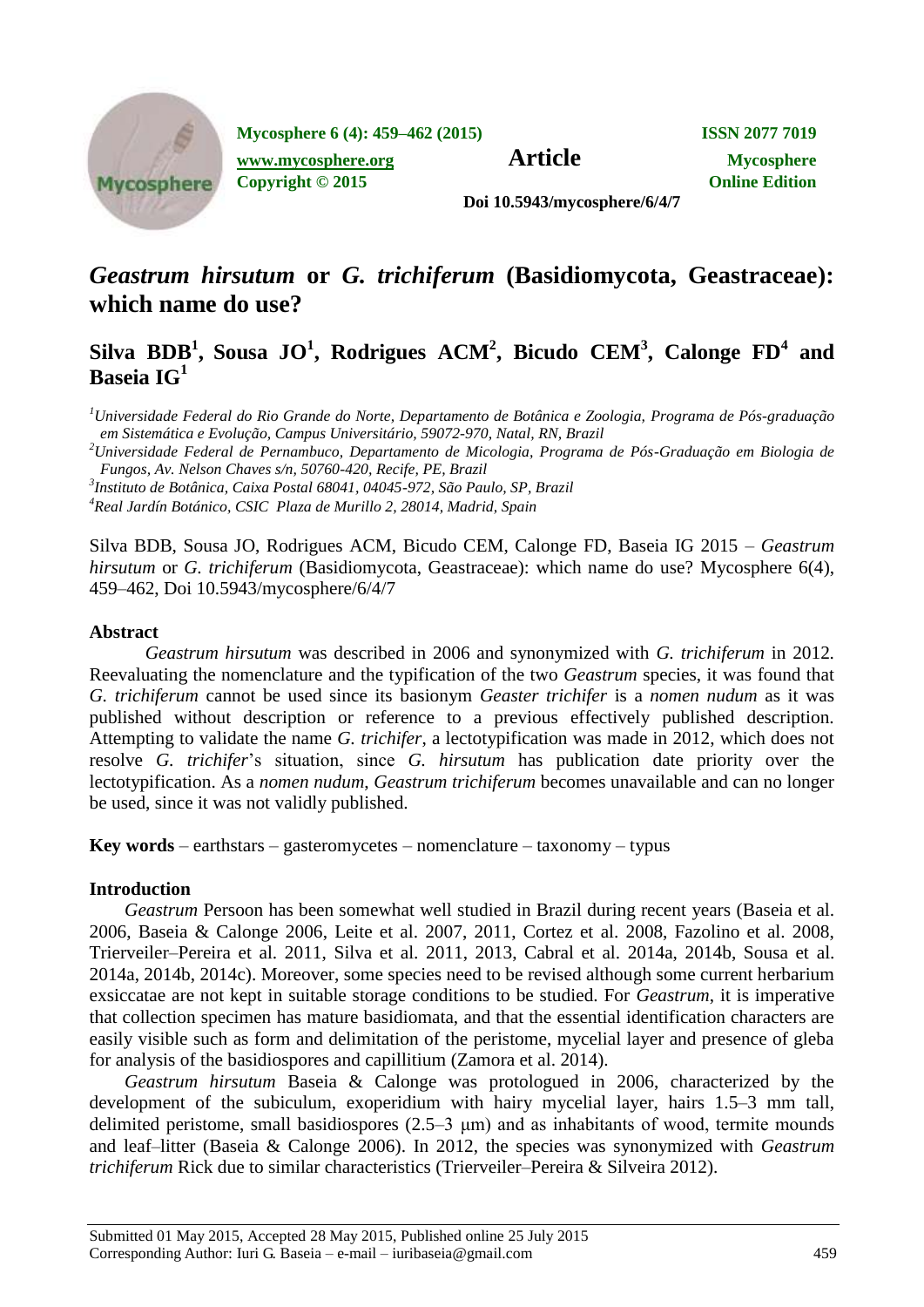#### **Historical of the designations of** *Geaster trichifer*

Lloyd (1907) used the name *Geaster trichifer* Rick for the first time together with an illustration of its basidiome and its comparison with *G. mirabilis* Mont., considering that *G. trichifer* exoperidium is more strigose than that of *G. mirabilis*. In his analysis, Lloyd (1907) also alleged that *G. trichifer* was similar to *G. lignicola* Berk. Lloyd (1907) did not include a description or a good picture of *G. trichifer*.

Saccardo & Trotter (1912) cited *G. mirabilis* with two varieties, *G. mirabilis* var. *subiculosus* (Cooke & Massee) Lloyd and *G. mirabilis* var. *trichifer* (Rick) Sacc. & Trotter, differing them by the larger and clearer basidiomata in *G. mirabilis* var. *subiculosus*, and the strongly strigose exoperidium in *G. mirabilis* var. *trichifer*. Gibbs (1916) also considered *G. mirabilis* var. *trichifer*, whereas Lloyd (1918), Coker & Couch (1928) and Dennis (1953) considered the two varieties to be separate species, differentiating *G. mirabilis* from *G. trichifer* by using the same characteristics cited by Lloyd (1907), however, adding the color and the size of the exoperidium hairs, as well as the diameter of basidiospores (3–3.6 µm).

Rick (1928), in a mycological summary for the State of Rio Grande do Sul, southern Brazil, listed the new taxa that were examined and included the location of the type–species and the journal in which they were published. In this list, it was indicated that Lloyd (1907) was the first to publish *G. trichifer*, thus agreeing with Lloyd (1925). Later on, *G. trichifer* was again mentioned for the same location (Rick 1930, 1961).

Ponce de Leon (1968), in a review of the family Geastraceae, included *G. trichifer* and *G. mirabilis* in the synonymy of *Geastrum schweinitzii* (Berk. & M.A. Curtis) Zeller. Trierveiler– Pereira & Silveira (2012) lectotypified *Geaster trichifer* in *Geastrum trichiferum* and synonymized *G. hirsutum* with *G. trichiferum*, concluding that both presented the same morphological characteristics.

#### **Results and discussion**

The original publication of *Geaster trichifer* (= *Geastrum trichiferum*) in Lloyd (1907) did not include a description, nor designated the type or any indication that the referred species was new. According to the Melbourne Code, in the Art. 38.7 and 38.9 (McNeill et al. 2012), prior to 1st January 1908 a name is valid if there is an illustration with analysis that helps in the identification of the species. Based on this information, *G. trichifer* should be considered a *nomen nudum*, since the original illustration does not provide sufficient information for its perfect and unequivocal identification.

In the first publication of this species, only illustrations (p. 314, fig. 147 and 148) complemented by a succinct comment are presented, mentioning that the species exhibits a strongly strigose exoperidium. In the legend of the figures, the species is only identified as *Geaster* sp., and throughout the comments it was reported that the species was named *G. trichifer* by Rick. In accordance to the taxonomical studies on the genus *Geastrum*, the strongly strigose exoperidium alone does not enable the specimen to be identified at the species level, considering that other species in the genus do show this characteristic, as *Geastrum albonigrum* Calonge & M. Mata (Calonge & Mata 2004) and *G. inpaense* T.S. Cabral, B.D.B. Silva & I.G. Baseia (Cabral et al. 2014a).

A lectotypification was recently made by Trierveiler–Pereira & Silveira (2012) in an attempt to maintain the name '*G. trichiferum*'. *Geastrum trichiferum*'s situation was, however, not decided, since *G. hirsutum* has priority over the lectotypification carried out, due to the publication date. Therefore, it is our conclusion that *G. trichifer* is a *nomen nudum* and consequently unavailable, *i.e*. no longer able to be used since it was never published and the lectotypification carried out in 2012 has no effect. To date, *G. hirsutum* is the only name to be considered.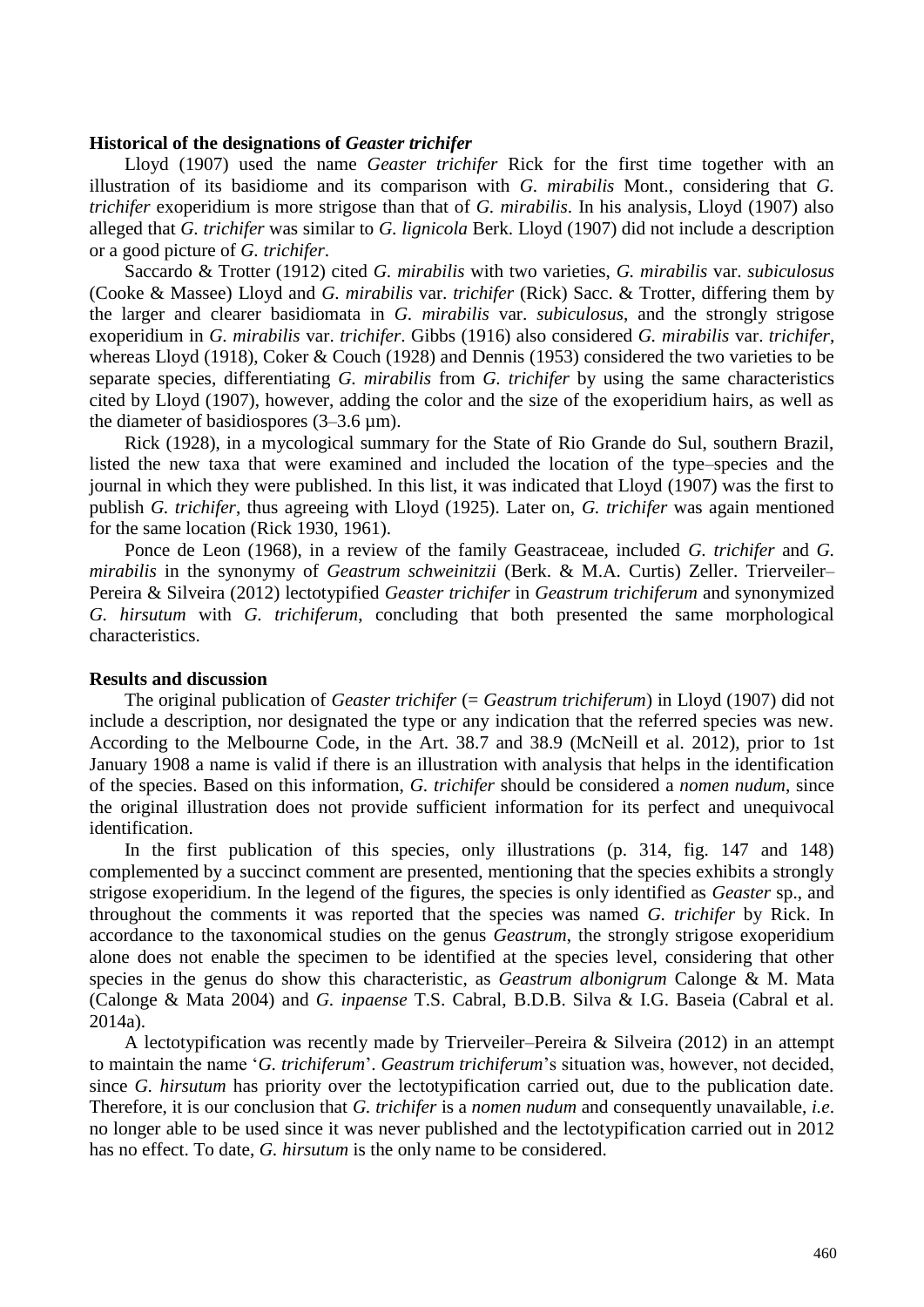#### **Acknowledgements**

The authors are grateful the Coordenação de Aperfeiçoamento de Pessoal de Nível Superior (CAPES) and Conselho Nacional de Desenvolvimento Científico e Tecnológico (CNPq) for providing the scholarships.

### **References**

- Baseia IG, Calonge FD. 2006 *Geastrum hirsutum*: a new earthstar fungus with a hairy exoperidium. Mycotaxon 95, 301–304.
- Baseia IG, Maia LC, Calonge FD. 2006 Notes on Phallales in the Neotropics. Boletín de la Sociedad Micologica de Madrid 30, 87–93.
- Cabral TS, Silva BDB, Ishikawa NK, Alfredo DS, Braga–Neto, R., Clement, CR, Baseia IG. 2014a – A new species and new records of gasteroid fungi (Basidiomycota) from Central Amazonia, Brazil. Phytotaxa 183 (4), 239–253.
- Cabral TS, Silva BDB, Marinho P, Baseia IG. 2014b *Geastrum rusticum* (Geastraceae, Basidiomycota), a new earthstar fungus in the Brazilian Atlantic rainforest – a molecular analysis. Nova Hedwigia 98 (1–2), 265–272.
- Calonge FD, Mata M. 2004 A new species of *Geastrum* from Costa Rica and México. Boletín de la Sociedad Micologica de Madrid 28, 331–335.
- Coker WC, Couch JN. 1928 The Gasteromycetes of the Eastern United States and Canada. Chapel Hill The University of North Carolina Press. Baltimore: Waverly Press. http://dx.doi.org/10.5962/bhl.title.5712
- Cortez VG, Baseia IG, Silveira RMB. 2008 Gasteromicetos (Basidiomycota) no Parque Estadual de Itapuã, Viamão, Rio Grande do Sul, Brasil. Revista Brasileira de Biociências 6, 291–299.
- Dennis RWG. 1953 Some West Indian Gasteromycetes. Kew Bulletin 8(3), 307–328. http://dx.doi.org/10.2307/4115517
- Fazolino EP, Calonge FD, Baseia IG. 2008 *Geastrum entomophilum*, a new earthstars with an unusual spore dispersal strategy. Mycotaxon 104, 449–453.
- Gibbs LS. 1916 *Dutch N.W. New Guinea: a contribution to the phytogeography and flora of the Arfak mountains.* London: Taylor and Francis.
- Leite AG, Calonge FD, Baseia IG. 2007 Additional studies on *Geastrum* from Northeastern Brazil. Mycotaxon 101,103–111.
- Leite AG, Assis HK, Silva BDB, Sotão HMP, Baseia IG. 2011 *Geastrum* species from the Amazon Forest, Brazil. Mycotaxon 118, 383–392.
- Lloyd GC. 1907 New notes on the *Geaster*s. Mycological Notes no. 25. Mycological Writings 2, 309–317.
- Lloyd GC. 1918 Rare or interesting fungi received from correspondents. Mycological Notes no. 56. Mycological Writings 5, 800–812.
- Lloyd GC. 1925 Notes on specimens received. Mycological Notes no. 74. Mycological Writings 7, 1348.
- McNeill J, Barrie FR, Buck WR, Demoulin V, Greuter W, Hawksworth DL, Herendeen PS, Knapp S, Marhold K, Prado J, Prud'homme van Reine WF, Smith GF, Wiersema JH, Turland NJ (eds.). 2012 – International Code of Nomenclature for algae, fungi, and plants (Melbourne Code): Adopted by the Eighteenth International Botanical Congress Melbourne, Australia, July 2011. Regnum Vegetabile 154. Königstein: Koeltz Scientific Books.
- Ponce de Leon P. 1968 A revision of the Geastraceae. Fieldiana Botany 31, 303–349.
- Rick J. 1928 Resumo mycologico. Egatea 13, 432–439.
- Rick J. 1930 Lycoperdineas riograndenses. Egatea 15, 222–230.
- Rick J. 1961 *Basidiomycetes* Eubasidii no Rio Grande do Sul, Brasilia. Iheringia 9, 451–480.